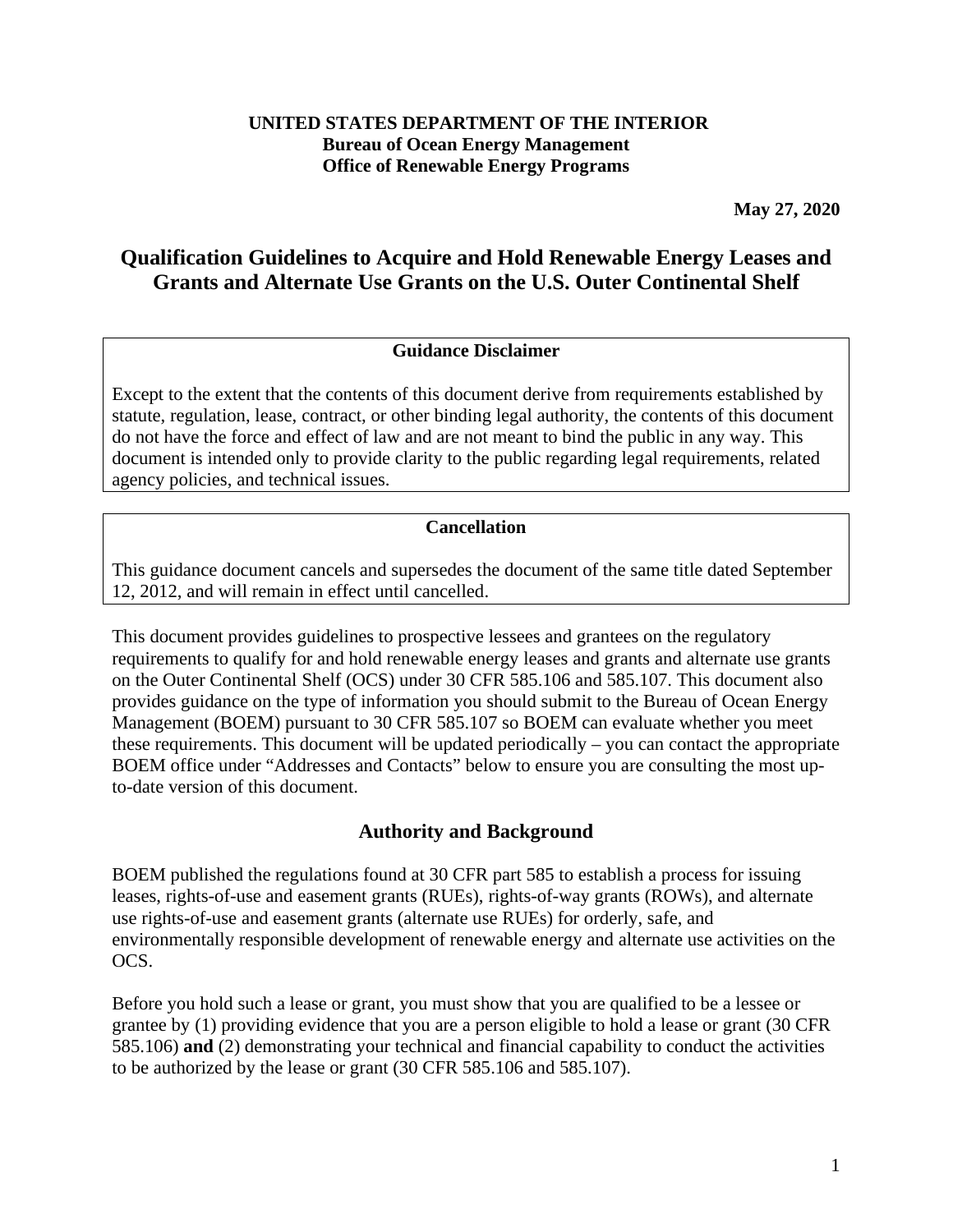# **Renewable Energy Leases and Grants**

#### **Documentation to Prove that You are an Eligible Person (Legal Qualifications)**

The first step in qualifying to hold a renewable energy lease or grant is to provide documentation to prove that you are a person, as defined in 30 CFR 585.112, who is eligible to hold a lease or grant, as set forth in 30 CFR 585.106 and 107. This step is referred to as legal qualification. An eligible person is:

- a citizen or a national of the United States;
- an alien lawfully admitted for permanent residence in the United States;
- a private, public, or municipal corporation organized under the laws of any State of the United States, its territories, or the District of Columbia;
- an association of any of the parties described previously;
- an Executive Agency of the United States;
- a State of the United States; or
- a political subdivision of a State of the United States.

In accordance with 30 CFR 585.106(b), you may not qualify as an eligible person if you are excluded or disqualified from participating in transactions covered by the Federal nonprocurement debarment and suspension system (2 CFR part 1400); you have failed to meet or exercise due diligence under any OCS lease or grant; or you remained in violation of the terms and conditions of any lease or grant issued under the OCS Lands Act for a period extending longer than 30 days after BOEM directed you to comply and you took no action to correct the noncompliance within that time period.

When you are qualified as an eligible person, BOEM will assign you a unique company number that should be used in all correspondence when referencing your qualifications to be an OCS renewable energy or alternate use lessee or grantee. As long as you remain an eligible person, you should submit your unique company number along with requisite documentation demonstrating your technical and financial capability for subsequent renewable energy leases, grants, and alternate use grants you wish to acquire.

### **Documentation to Prove Your Technical and Financial Capability to Develop Your Proposed Project**

As a second step, you must demonstrate your technical and financial capability to construct, operate, maintain, and terminate/decommission the type and scope of the project for which you are requesting authorization in accordance with 30 CFR 585.106 and 585.107. BOEM will determine your technical and financial capabilities to hold each lease or grant you wish to acquire. Therefore, BOEM will expect that you demonstrate these capabilities each time you pursue a lease or grant pursuant to 30 CFR 585.107.

(a) Technical Capability

You should provide documentation that describes any international or domestic experience with renewable energy or other electric-energy-related projects, or other experience that you deem relevant to your proposed lease or grant activities.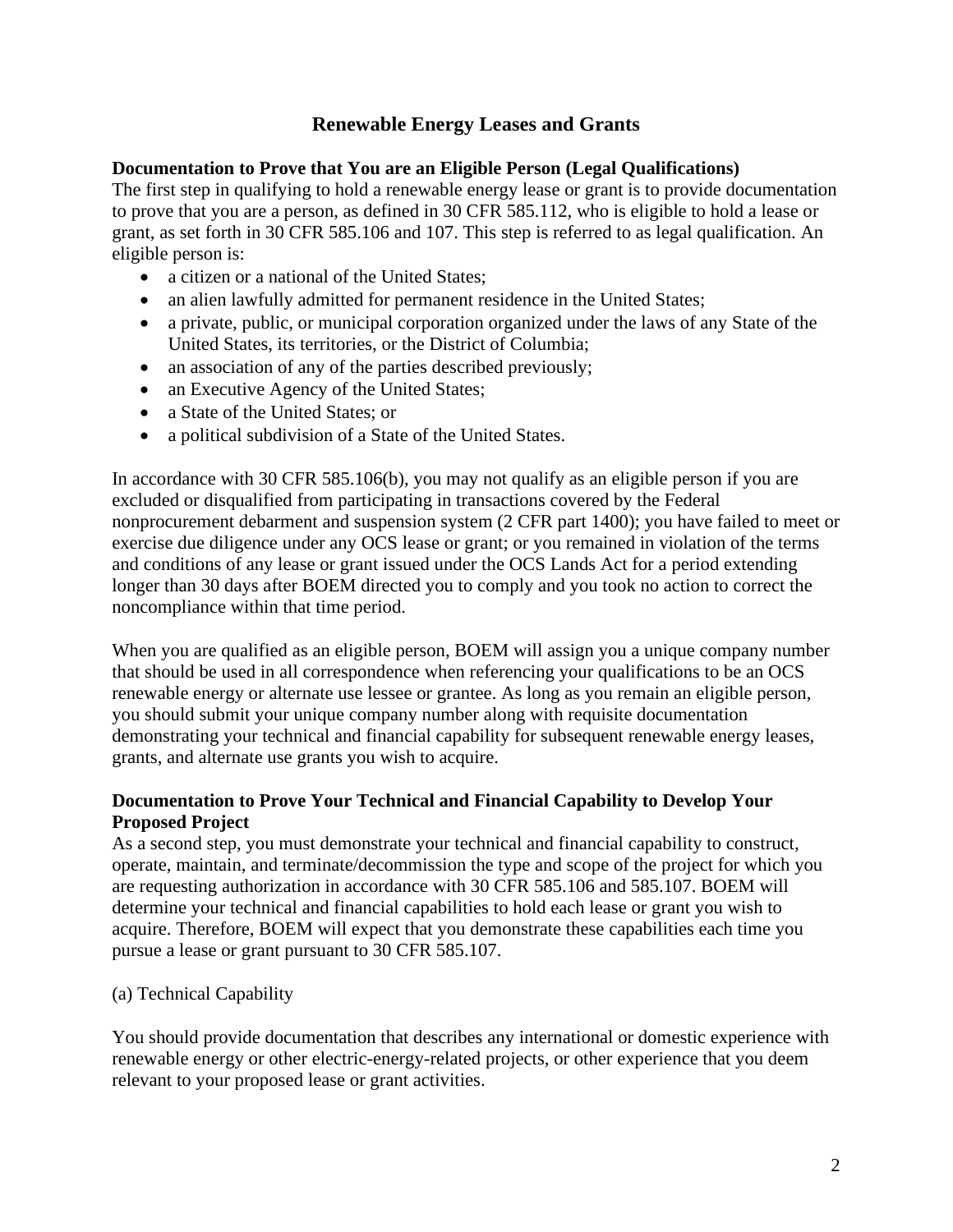You should describe such experience in detail. BOEM would find helpful the items described below in determining your technical capability:

- The identification of the key personnel who would be directly involved with management of the proposed project. This should include names, titles, and a description of their relevant experience. This description may take the form of résumés (please redact personally identifiable information), credentials and/or relevant training.
	- o You may also identify and describe in a similar manner any proposed contractors and consultants with renewable energy or other relevant project experience (e.g., consultants on retainer). Please include documentation of a business relationship with these contractors or consultants, such as non-binding letters of agreement; and
- For your prior or current projects:
	- o A general description, including project name, type, location, size (nameplate capacity in Megawatts, if applicable), years in operation, and operating status;
	- o Your specific role (for example, principal or contractor);
	- o The role, if any, of the key personnel who would be directly involved with management of the proposed project (that is, the role that the key personnel for your proposed OCS project had in your prior or current projects); and
	- o The role, if any, of any contractors and consultants you intend to use for your proposed project (that is, the role that the potential consultants and contractors for your proposed OCS project had in your prior or current projects).
- Any legal or regulatory actions taken against you in the last 5 years, and the resolution of such actions. If you are a publicly traded company, BOEM considers the Securities and Exchange Commission's Electronic Data Gathering, Analysis, and Retrieval (EDGAR) system as an acceptable source for this information. If there have been no such actions, please include a statement to that effect.

# (b) Financial Capability

You should provide documentation establishing that you have access to sufficient capital to carry out all anticipated activities. BOEM would find helpful the items described below in determining your financial capability:

- A well-considered financing plan for your proposed activities that contains:
	- o Detailed information on how you intend to finance the acquisition of your lease and initial activities on your lease. This should include:
		- An estimate of the costs associated with obtaining the Federal and state authorizations that you will be required to obtain and performing the site characterization activities that you will need to and/or that you intend to conduct pursuant to 30 CFR part 585 subpart F, and
		- A plan describing how you intend to finance these measures; and
	- o A brief description of how you intend to finance all subsequent phases of project development.
- A description of your experience in raising capital for similar projects or projects of similar scale;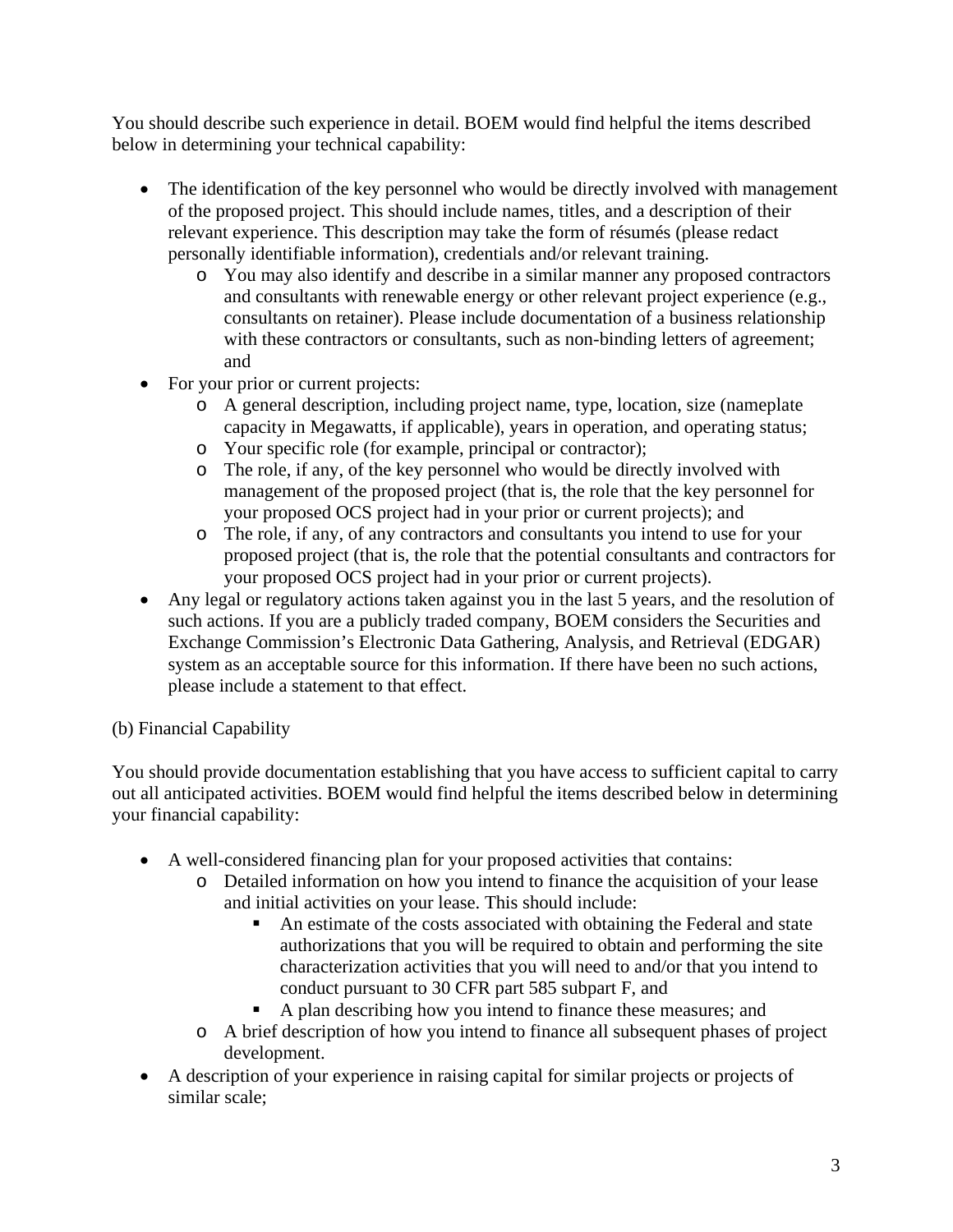- Name, location, and description of your business entity;
- Company profile;
- A description of your corporate structure (parent company(s), subsidiary(s), publicly disclosed investor(s), and the relationships between these parties, as applicable). BOEM considers a chart or other illustration depicting this information to be an acceptable format for submitting this documentation;
- Bank references;
- Years in operation;
- Current audited financial statement from an independent certified public accountant, preferably using accounting standards accepted by the Securities and Exchange Commission, if available. If not available, please include a statement to this effect;
- Information regarding any bankruptcy or other adverse financial proceedings within the last 5 years, if applicable. If not applicable, please include a statement to this effect; and
- Other information that you deem relevant.

Some of these criteria may not apply to particular lessees and grantees, for example, state or Federal entities. These potential lease and grant holders should contact the appropriate BOEM office as specified below under "Addresses and Contacts" for further instruction.

#### **Timing for Submittals**

The BOEM strongly encourages persons intending to conduct renewable energy related activities on the OCS to submit their qualification information as far in advance as possible.

You must submit information demonstrating your legal, technical, and financial qualifications at the time that you (1) respond to a Request for Interest (RFI) or a Call for Information and Nominations (Call) during the leasing process in accordance with 30 CFR 585.213(e), or (2) submit an unsolicited request for a lease in accordance with 30 CFR 585.230(f).

You must submit information establishing that you qualify to be a grantee at the time you request a ROW or RUE for renewable energy activities in accordance with 30 CFR 585.302(a).

If you wish to bid in an auction for a renewable energy lease or grant and have not previously submitted your qualifications documentation, you should submit your legal, technical, and financial qualifications documentation to BOEM no later than 60 days after the publication of the Proposed Sale Notice (PSN). The PSN may impose this time limit as a requirement. BOEM recommends that you submit this documentation no later than 30 days after the publication of the PSN in order to give BOEM sufficient time to process your qualifications prior to issuance of the Final Sales Notice (FSN). If BOEM does not determine that you are qualified by the publication date of the FSN, you may be excluded from that auction for failure to meet the requirements of 30 CFR 585.106 and 585.107.

If you have submitted your legal, technical, and financial qualifications documentation to BOEM, for example, in response to an RFI or Call, and BOEM determines that you are not legally, technically, and/or financially qualified to move forward with those proposed activities, you may submit a revised package in an attempt to establish your qualifications at a later point in the competitive leasing process, such as during the comment period of the PSN for that lease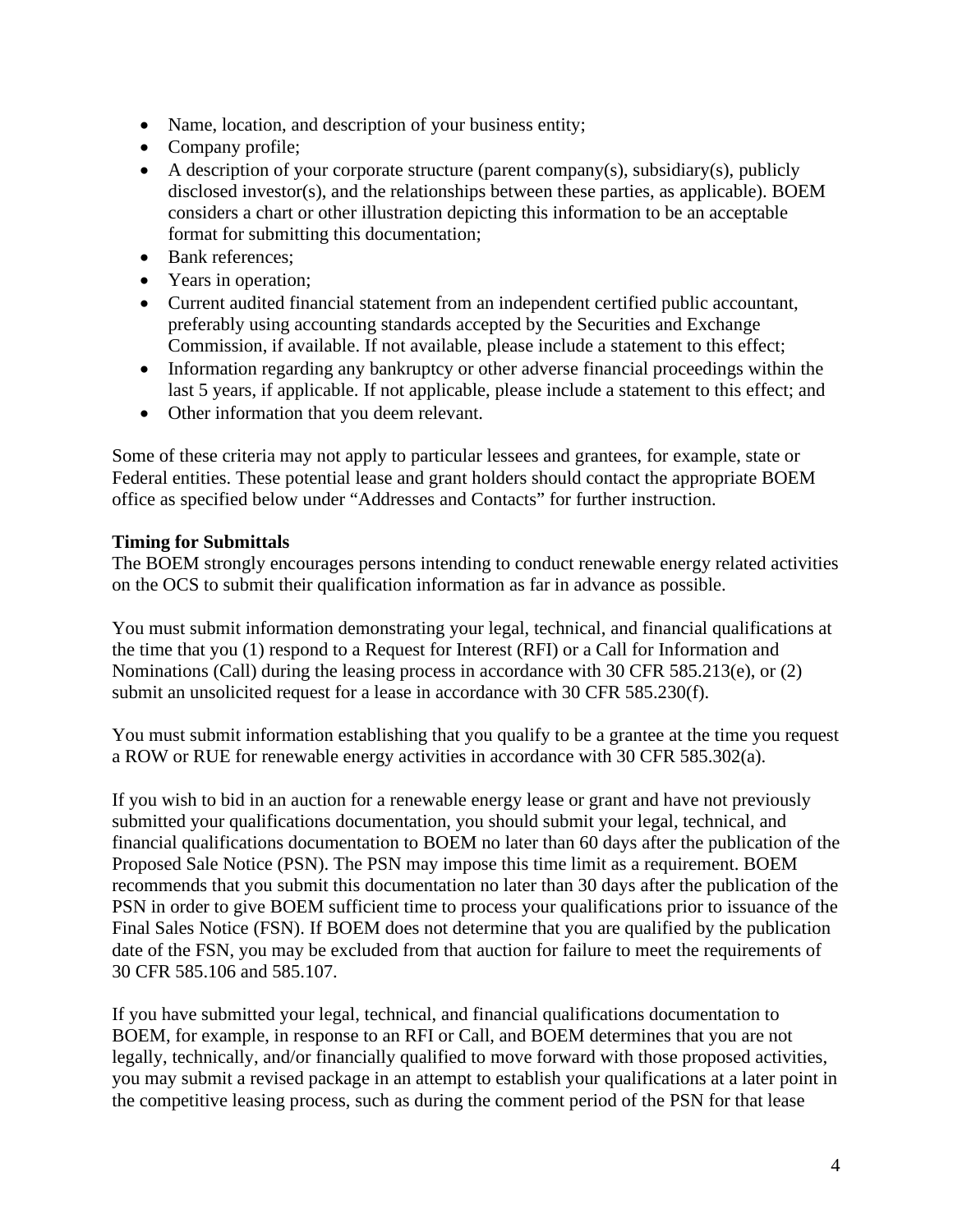sale. As described above, if BOEM does not determine that you are legally, technically, and financially qualified to move forward with your proposed project by the publication date of the FSN, then you may be excluded from that auction for failure to meet the requirements of 30 CFR 585.106 and 585.107.

### **BOEM Review and Approval**

The BOEM will review your application to determine whether you have provided acceptable documentation evidencing your legal, technical, and financial qualifications to hold a renewable energy lease or grant.

Unless otherwise stated, you must submit one paper copy and one electronic copy of your qualification application in accordance with 30 CFR 585.110(b). BOEM considers an Adobe PDF file stored on a compact disc (CD) or other storage media device to be an acceptable format for submitting an electronic copy via regular mail or delivery service. Electronic copies sent to the appropriate BOEM office email address listed in NTLA No. REN-N03 are also considered an acceptable format for submitting an electronic copy.

There is no filing fee for qualification applications.

If BOEM determines that you have not met one or more of the requirements to qualify to be a lessee or grantee of the project for which you are requesting authorization, BOEM will notify you of the problem or deficiency and may request additional documentation. If you submit all of the information requested by BOEM and BOEM determines that you have not met the requirements, BOEM will notify you of its decision. If BOEM determines that you do not qualify to hold the lease or grant you are seeking, we will not issue you that lease or a grant. You may appeal BOEM's final decision pursuant to 30 CFR 585.118.

#### **Qualification Updates**

In accordance with 30 CFR 585.107(f), BOEM may require you to submit updated and/or additional information at any time when considering your application or bid for a lease or grant.

# **Alternate Use RUEs**

#### **Documentation to Prove that You are an Eligible Person (Legal Qualifications)**

Pursuant to 30 CFR 585.106 and 585.107, you must legally qualify to hold an alternate use RUE under the process and criteria outlined above for the renewable energy leases and grants.

### **Documentation to Prove Your Technical and Financial Capability to Develop Your Proposed Project**

Pursuant to 30 CFR 585.106 and 585.107, you must demonstrate your technical and financial capability to construct, operate, maintain, and terminate/decommission the type and scope of the project for which you are requesting authorization. BOEM will recommend technical and financial capability documentation you should provide and will determine your technical and financial qualifications on a case-by-case basis.

#### **Timing for Submittals**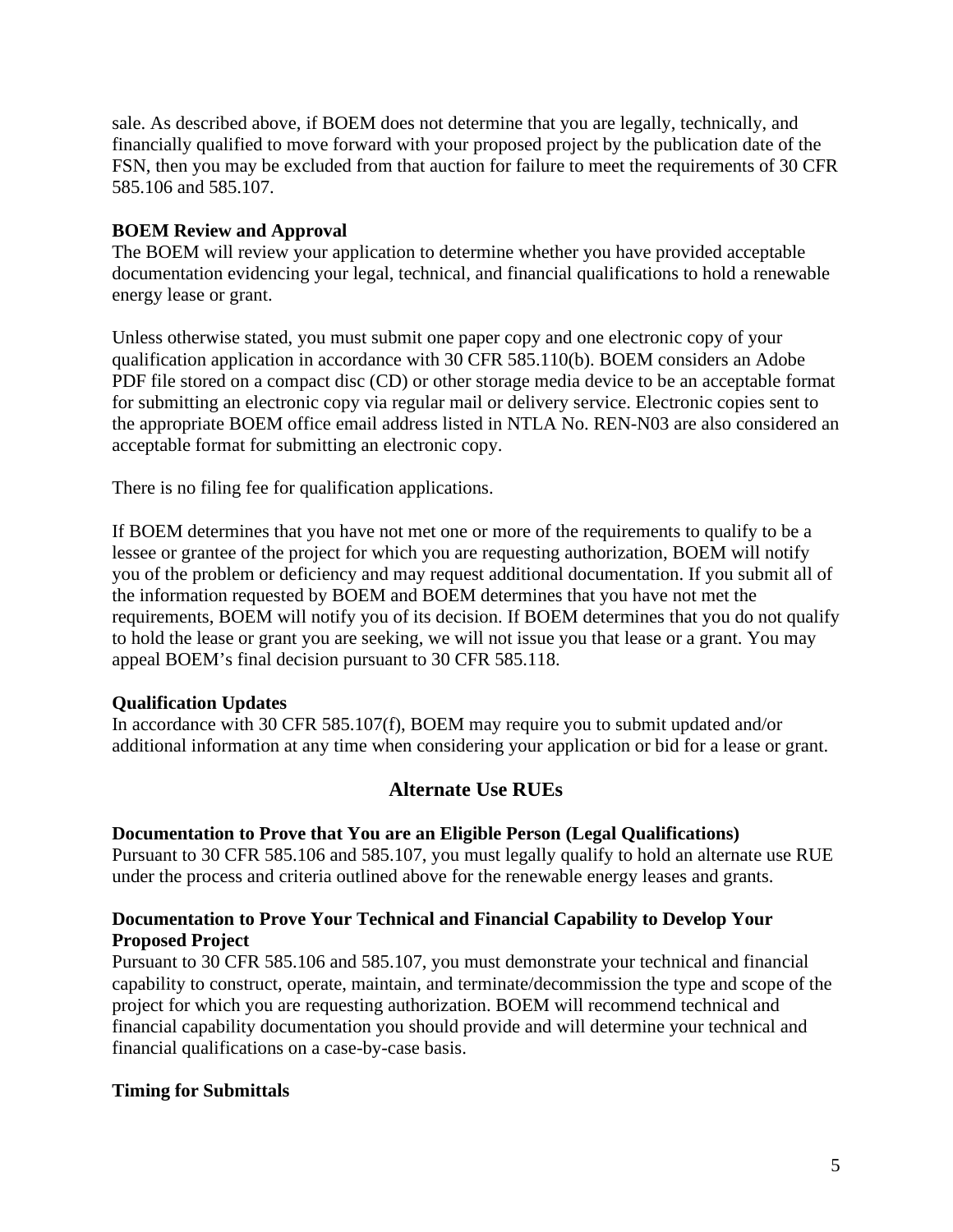You must submit information demonstrating your legal, technical, and financial qualifications at the time you request an Alternate Use RUE in accordance with 30 CFR 585.1005.

If you wish to participate in a competitive offering and have not previously submitted information demonstrating your legal, technical, and financial qualifications, you must submit your legal, technical, and financial qualifications to BOEM by a date BOEM specifies in accordance with 30 CFR 585.1007.

### **BOEM Review and Approval**

The BOEM will review your application to determine whether you have provided acceptable documentation evidencing your legal, technical, and financial qualifications to hold an alternate use RUE.

Unless otherwise stated, you must submit one paper copy and one electronic copy of your qualification application in accordance with 30 CFR 585.110(b). BOEM considers an Adobe PDF file stored on a CD or other storage device to be an acceptable format for submitting an electronic copy via regular mail or delivery service. Electronic copies sent to the appropriate BOEM office email address listed in NTLA No. REN-N03 are also considered an acceptable format for submitting an electronic copy.

There is no filing fee for qualification applications.

If BOEM determines you have not met one or more of the requirements to qualify to be an alternate use grantee of the project for which you are requesting authorization, BOEM will notify you of the problem or deficiency and may request additional documentation. If you submit all of the information requested by BOEM and BOEM determines that you have not met the requirements, BOEM will notify you of its decision. If BOEM does not determine that you are qualified to hold the alternate use grant you are pursuing, we will not issue you that grant. You may appeal BOEM's final decision pursuant to 30 CFR 585.118.

#### **Qualification Updates**

The BOEM may require you to submit updated and/or additional information at any time when considering your application or bid for an alternate use RUE in accordance with 30 CFR 585.107(f).

#### **Addresses and Contacts**

You should submit your application for qualification to the filing address for the appropriate BOEM office listed in BOEM NTLA No. REN-N03, "Filing Applications for Renewable Energy